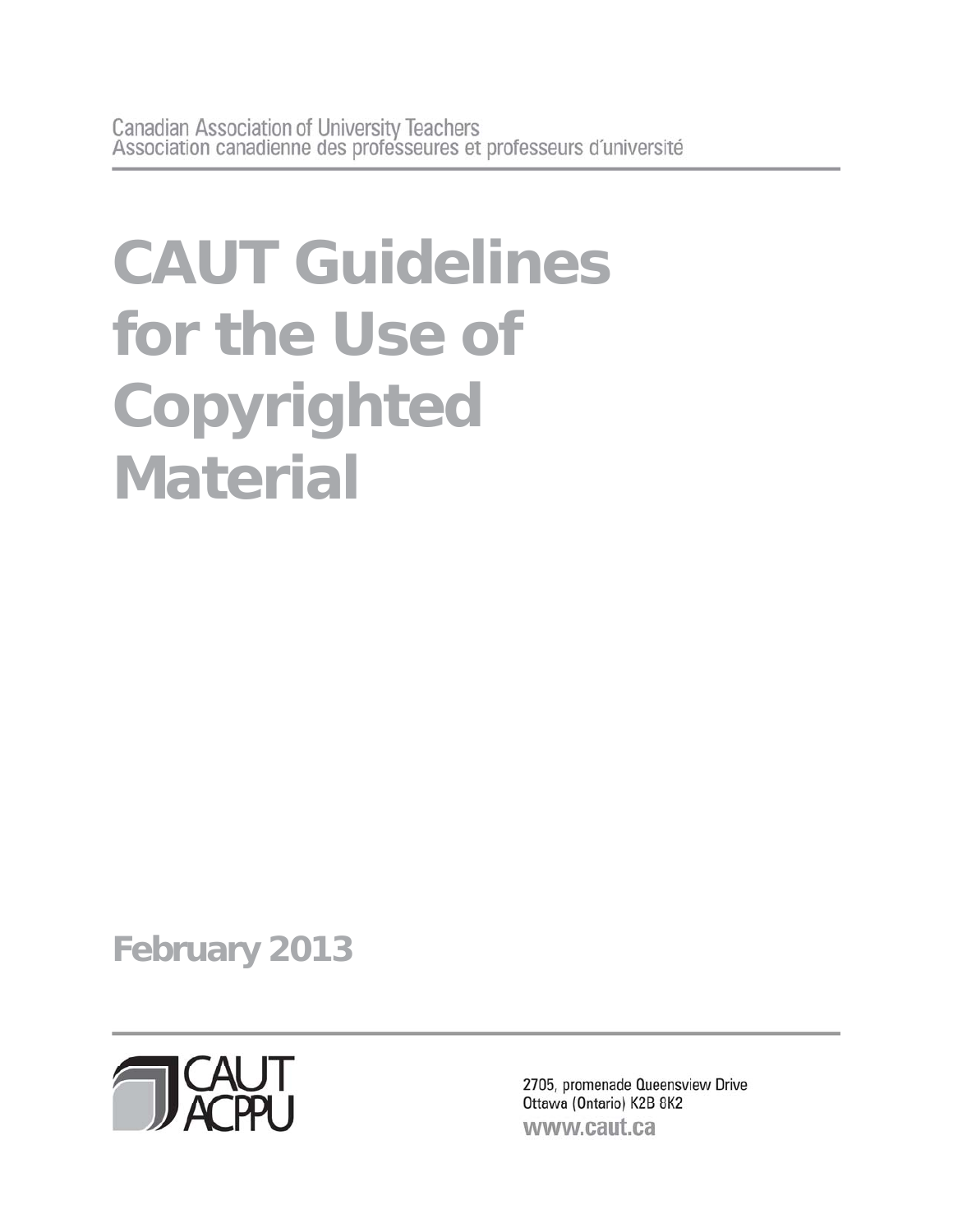# **TABLE OF CONTENTS**

| IV. REPRODUCTION OF WORKS FOR PERSONS WITH PERCEPTUAL |  |
|-------------------------------------------------------|--|
|                                                       |  |
|                                                       |  |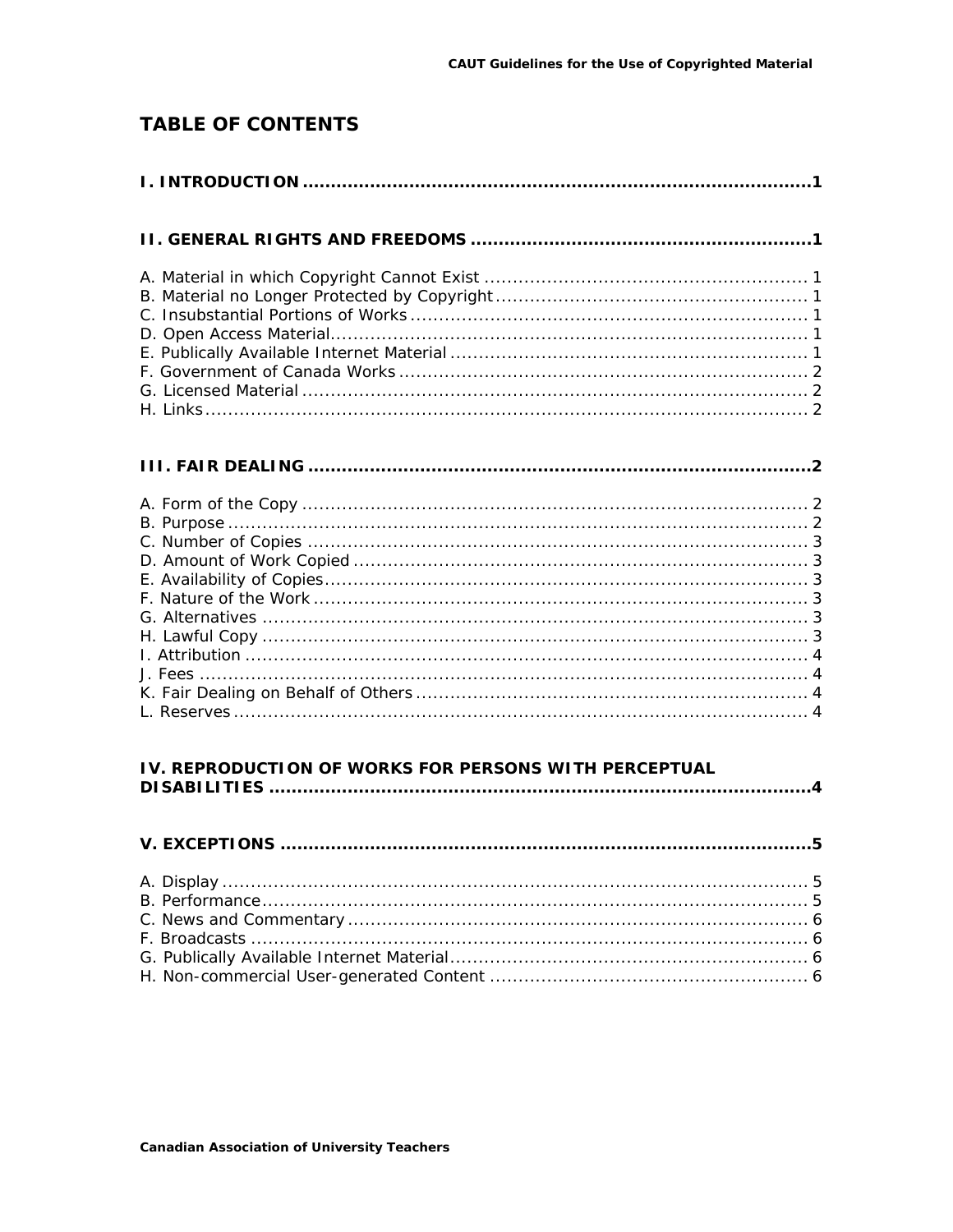# **CAUT GUIDELINES FOR THE USE OF COPYRIGHTED MATERIAL**

# **I. INTRODUCTION**

Copyright protects the users, creators and owners of expressive works such as paintings, literature, video and music. It does this by setting the rules governing the reproduction of such works. One of these rules is that in certain circumstances it is lawful to reproduce works (or parts of works) without permission or payment. The purpose of this particular rule is to encourage learning and creativity by ensuring that works can be examined, exchanged, discussed and built upon.

The legal foundation to reproduce works without permission or payment consists of:

- A series of miscellaneous rights and freedoms allowing copying (Part II).
- Fair dealing (Part III).
- The rights of the perceptually disabled (Part IV).
- Specific *Copyright Act* exceptions (Part V).

# **II. GENERAL RIGHTS AND FREEDOMS**

It is lawful to copy without permission or payment:

**A. Material in which Copyright Cannot Exist –** Copyright does not protect facts and ideas, it only protects the particular way that an author expresses them. The novel "Harry Potter and the Philosopher's Stone" is protected by copyright. The idea of a child wizard who confronts an evil wizard is not. Similarly, a textbook on geology may be protected by copyright but the facts in it (about sedimentation, magma, tectonic plates, etc.) are not.

**B. Material no Longer Protected by Copyright –** In Canada a work's copyright protection typically ends 50 years after the death of its creator, regardless of the citizenship of the author or where the work was originally published.

**C. Insubstantial Portions of Works –** Copying quantitatively and qualitatively insubstantial amounts of a work does not require permission or payment. Examples of insubstantial use include quoting selected sentences or paragraphs from an article, book, poem or song and displaying short clips from a video production.

**D. Open Access Material –** Material presented for public use - including Open Access publications, works placed in Institutional Repositories and works under Creative Commons licenses - can be copied with minimal restrictions.

**E. Publically Available Internet Material –** Material posted on the Internet, even when under copyright, is subject to an implied license for use – if the use is consistent with the material's presentation. This includes actions that the website allows such as viewing or displaying from a computer screen, linking, or exercising the web-browser's "print", "save", "copy" and "send" functions. It is not likely to include republishing the material in a separate website or document, although permission can often be obtained for such use.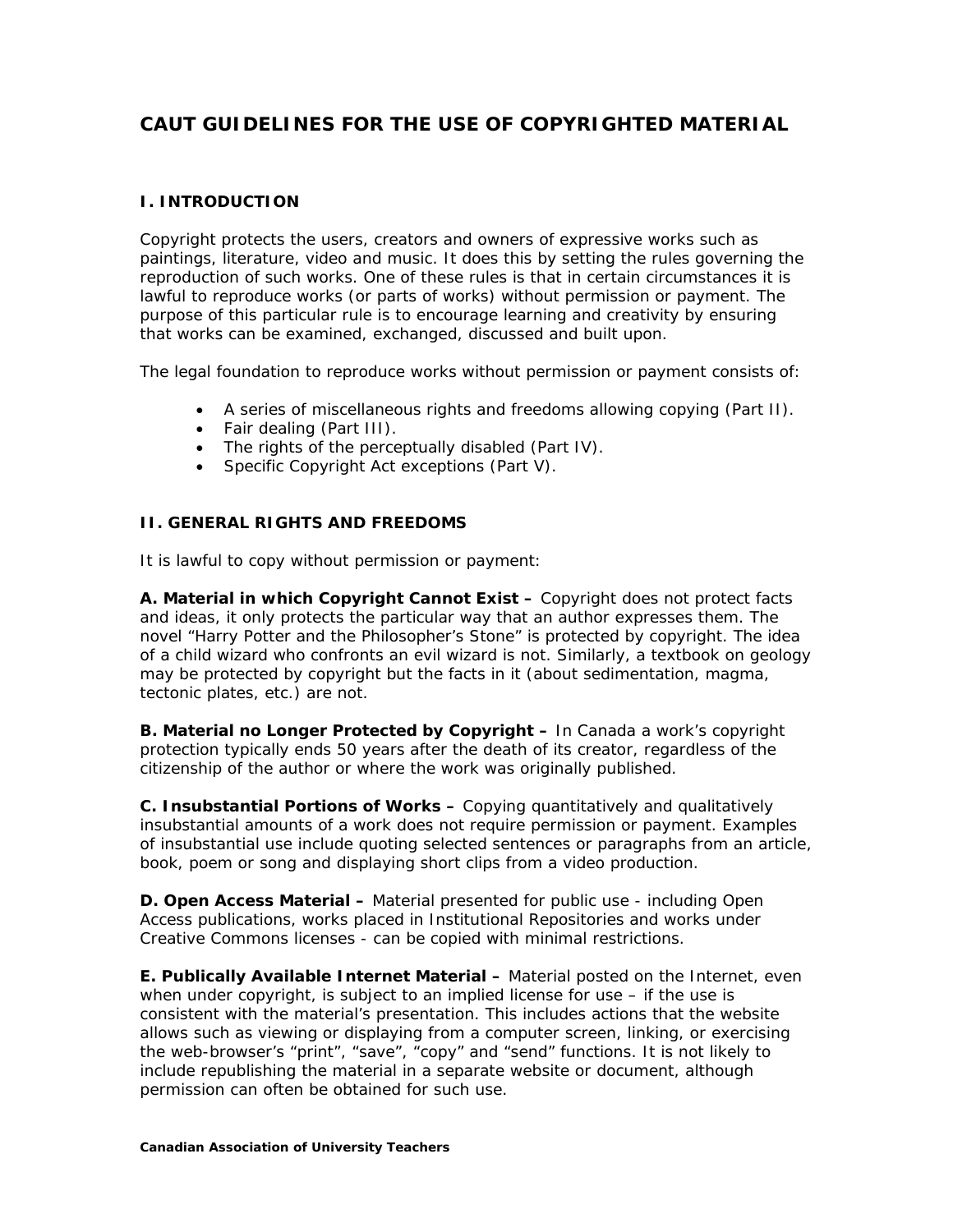Beyond this implied license, section 30.04 of the *Copyright Act* allows educational institutions, for educational purposes, to reproduce, communicate and perform for students publically available Internet materials - if the materials are legitimately posted on the Internet by the copyright holder, attribution is given and there is no notice attached to the materials that clearly prohibits such use (a copyright symbol alone is insufficient to void the exception).

**F. Government of Canada Works –** Government of Canada material may be reproduced for personal or public non-commercial purposes unless there is a specific indication to the contrary attached to the work. Permission is required to revise, adapt or translate a work or to reproduce it for commercial distribution. Materials produced by other governments in Canada and around the world are subject to similar rules.

**G. Licensed Material –** Post-secondary institutions purchase licenses to use collections of digital works. Academic librarians know the content of these collections and the permitted uses of material within them.

Note – Even where a particular use is not covered under the terms of a license it may be permitted by fair dealing (see below) or the general copying rights and freedoms outlined above.

**H. Links –** Providing an Internet link to a work does not constitute reproduction and does not trigger the requirement of permission or payment.

# **III. FAIR DEALING**

Fair dealing is a right to, within limits, reproduce works without permission or payment. When the options listed in Part II above are not available, fair dealing may still allow a work to be copied.

The *Copyright Act* states that fair dealing for the purposes of research, private study, education, parody, satire, criticism, review, and news reporting does not infringe copyright. While the Act lists these allowable purposes, it does not actually define fair dealing. In the absence of a statutory definition, Parliament has assigned Canadians the task of determining if the reproduction of a work without permission or payment is fair. Canadians, assisted by the courts, have developed and codified practices of fair dealing.

In the post-secondary environment:

#### **A. Form of the Copy**

 Fair dealing operates regardless of format, meaning it applies to paper and digital works.

#### **B. Purpose**

• The use must fall within the broadly defined purposes of research, private study, education, parody, satire, criticism, review, and news reporting.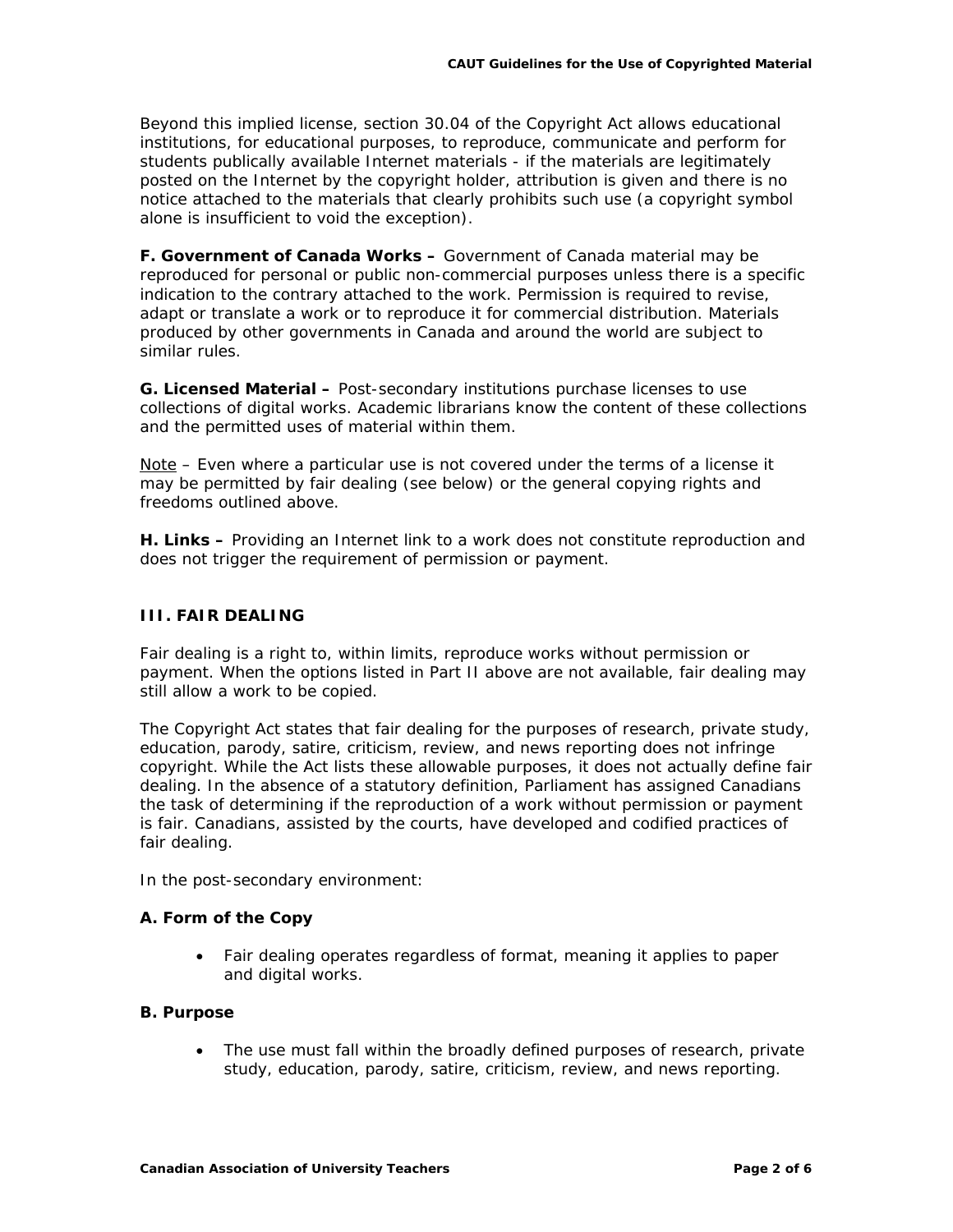# **C. Number of Copies**

 Making a single copy from a work for each member of a defined group is likely to be fair.

**D. Amount of Work Copied –** In assessing how much of a work is fair to copy, copyright law does not set a single fixed percentage. However, as a general rule:

- Copying 10 percent of a work is likely to be fair.
- Copying more than 10 percent of a work (up to and including the entire work) may be fair depending on the circumstances.

For example:

- Copying an entire chapter from a book is likely to be fair.
- Copying an entire article from a periodical publication is likely to be fair.
- Copying an entire short story, play, poem or essay from a book or periodical publication is likely to be fair.
- Copying an entire entry from an encyclopedia, dictionary, annotated bibliography or similar reference book is likely to be fair.
- Copying an entire reproduction of an artistic work from a book or periodical publication is likely to be fair.
- Copying a single musical score from a book or periodical publication is likely to be fair.

As the percentage of a work being copied increases towards and past 20 percent, more care should be exercised. If, for example, a book only contains two chapters then reproducing an entire chapter may be unfair.

**E. Availability of Copies –** Copying is more likely to be fair if it is done for a limited audience. For example, posting materials on a secure system with password protection is more likely to be fair than uploading material to the open Internet.

**F. Nature of the Work –** The likelihood that an instance of copying is fair depends in part on the nature of the work. For example:

- Academic articles published to disseminate ideas, often with no motive of direct financial gain, strongly favour a fair dealing analysis of their use.
- General literary or artistic works favour a fair dealing analysis of their use.
- Proprietary workbooks, work cards, assignment sheets, tests, examination papers, business cases and course manuals may disfavour a fair dealing analysis. For materials such as these, copying should be limited to incidental uses and the general rule that copying should not act as a substitute for the purchase of learning materials is particularly applicable.

**G. Alternatives –** Reproducing a work is more likely to be fair if there are no practical alternatives to copying it (such as providing an Internet link). The mere existence of a license for the work is not a practical alternative.

**H. Lawful Copy –** Reproductions should only be made from a lawful copy of a work.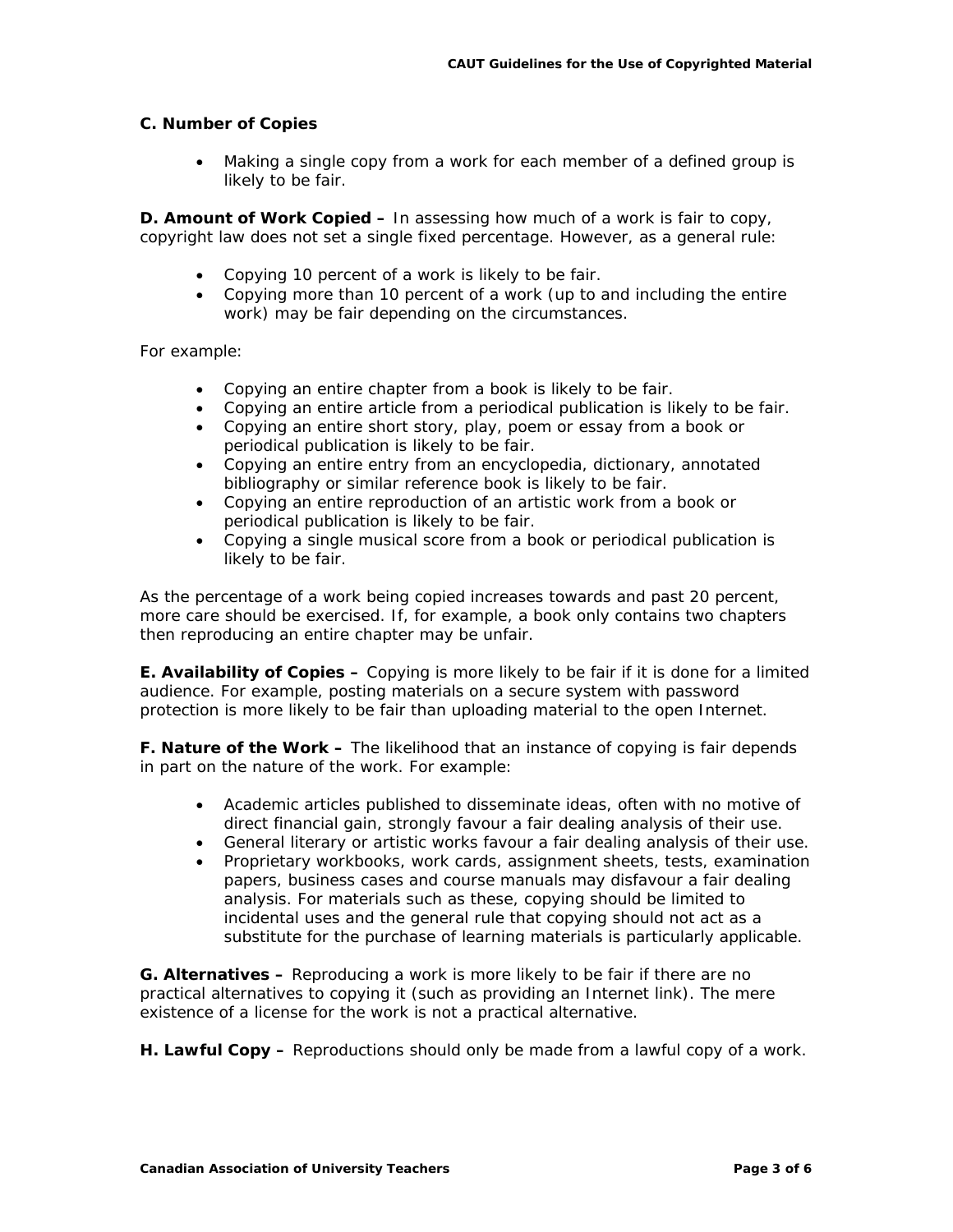**I. Attribution –** Copies should reference the name of the author or artist (where known), the title of the publication from which the copy was made, and the name of the publisher. Sections 29.1 and 29.2 of the *Copyright Act* provide specific attribution requirements for purposes of criticism, review and news reporting.

**J. Fees –** Copying fees must be no greater than the actual cost of making and delivering the copy.

**K. Fair Dealing on Behalf of Others –** It is lawful for individuals to make fair dealing copies for themselves and for others. For example, a student, librarian or professor may make a personal copy of a work as well as copies for other students, librarians or professors.

**L. Reserves –** The traditional practice of copying articles/chapters on reserve by members of a class is likely to be fair – whether exercised in the paper or digital environment. The systematic and widespread copying of an entire textbook on reserve by members of a large classroom group where students would be normally expected to purchase the book is not fair.

# **IV. REPRODUCTION OF WORKS FOR PERSONS WITH PERCEPTUAL DISABILITIES**

Members of the education community with perceptual disabilities, including members with visual or hearing impairments, struggle to secure works in accessible formats. Section 32 of the *Copyright Act* is of some assistance in this regard:

32. (1) It is not an infringement of copyright for a person, at the request of a person with a perceptual disability, or for a non-profit organization acting for his or her benefit, to

(a) make a copy or sound recording of a literary, musical, artistic or dramatic work, other than a cinematographic work, in a format specially designed for persons with a perceptual disability;

(b) translate, adapt or reproduce in sign language a literary or dramatic work, other than a cinematographic work, in a format specially designed for persons with a perceptual disability; or

(c) perform in public a literary or dramatic work, other than a cinematographic work, in sign language, either live or in a format specially designed for persons with a perceptual disability.

#### Limitation

(2) Subsection (1) does not authorize the making of a large print book.

#### Limitation

(3) Subsection (1) does not apply where the work or sound recording is commercially available in a format specially designed to meet the needs of any person referred to in that subsection, within the meaning of paragraph (a) of the definition "commercially available".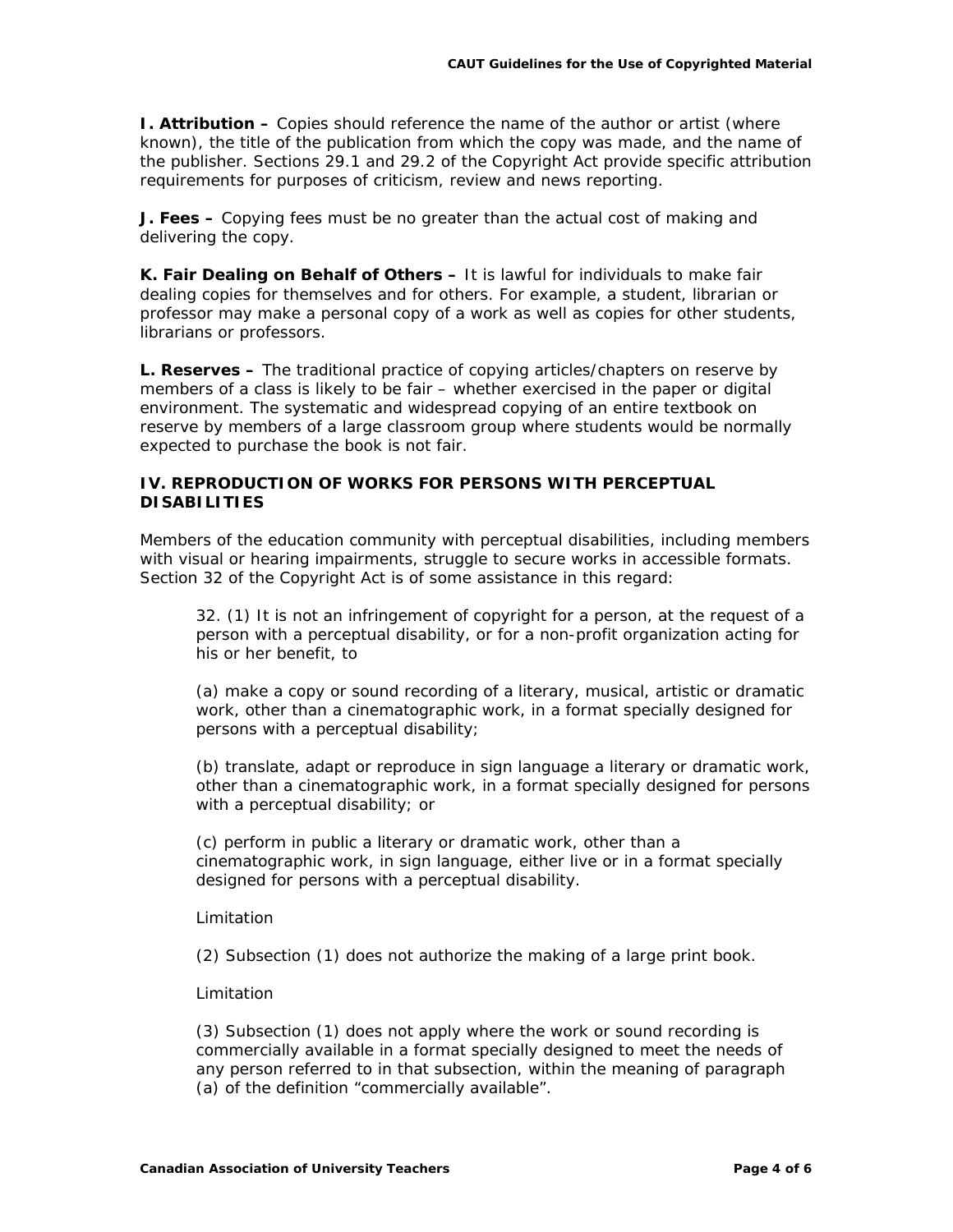In the event that the section 32 exceptions are not of assistance, persons with perceptual disabilities and the education community as a whole can rely on general fair dealing rights to ensure equal access to educational opportunities. As the Supreme Court of Canada explained in paragraph 49 of the 2004 *CCH Canadian Limited v. Law Society of Upper Canada* decision:

As an integral part of the scheme of copyright law, the s. 29 fair dealing exception is always available. Simply put, a library can always attempt to prove that its dealings with a copyrighted work are fair under s. 29 of the *Copyright Act*. It is only if a library were unable to make out the fair dealing exception under s. 29 that it would need to turn to s. 30.2 of the *Copyright Act* to prove that it qualified for the library exemption.

## **V. EXCEPTIONS**

The *Copyright Act* contains a number of specific exceptions that allow works to be reproduced without permission or payment. Some of these exceptions are limited to the educational context; others are open to all users of copyrighted material. The exceptions include:

## **A. Display**

It is lawful for an educational institution or a person acting under its authority to:

- Display a work by projector or other device for the purposes of education or training on the premises of the educational institution - section 29.4  $(1).$
- Reproduce on the premises of the educational institution a work required for a test or examination - section  $29.4$   $(2)(a)$  and  $(b)$

Note – These exceptions are limited if there are commercially available copies of the work suitable for the intended purposes of display or examination.

#### **B. Performance**

It is also lawful in an educational institution and for educational purposes before an audience consisting primarily of students to perform:

- A work live as long as the performers are primarily students section 29.5 (a).
- A sound recording of a work or performer's performance that is embodied in a sound recording - section 29.5 (b).
- A work or other subject-matter at the time of its communication to the public by telecommunication - section 29.5 (c).
- A cinematographic work, as long as the work is not an infringing copy or the person responsible for the performance has no reasonable grounds to believe that it is an infringing copy - section 29.5 (d).